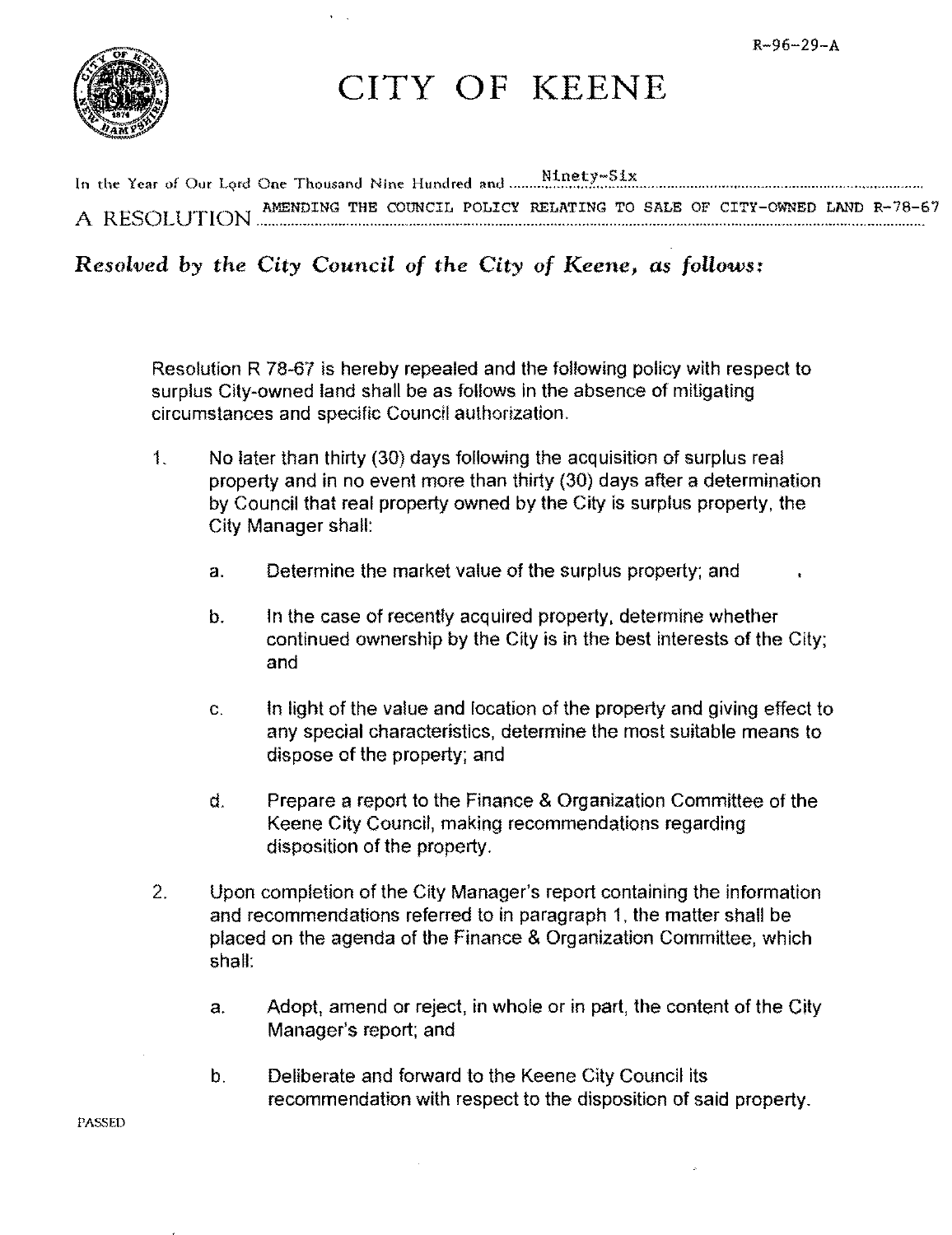- 3. In formulating its recommendation to the Keene City Council, the Finance & Organization Committee shall be guided by the following overriding principals:
	- a. Except in unusual circumstances directly resulting from characteristics of the surplus property in question, all City of Keene surplus property shall be disposed of by open competitive public bid.
	- b. No Councilor, employee or other official. shall purchase surplus property from the City other than by open, competitive public bid. The provisions of Section 26 of the Keene City Charter, and Chapter 3300 of the Administrative Code of the City of Keene shall be observed by any Councilors, employees or public officials submitting bids. In addition to the sanctions imposed by the Keene City Charter and the Administrative Code of the City of Keene. any bid submitted in violation of any of said provisions shall be rejected.
	- c. In the event that no bids are received with respect to a particular parcel of surplus property, the manner of its disposition shall be determined by the Keene City Council, given the nature, special circumstances, limiting conditions and/or unique characteristics thereof.

atricia:  $T$ .

In City Council November 21, 1996 Referreed to the Finance and Organized<br>Committee **Q**  $Clmc$   $Cloc$ 

City Clerk

In City Council Decmeber 5, 1996 REferred back to the Planning, Lands, and Licenses COmmittee.

 $\cup$  cture ( $\epsilon$ ath) City Clerk

Passed: February 20, 1997 A true copy; attest;  $\bigcup$  attending  $\bigcup$ City Clerk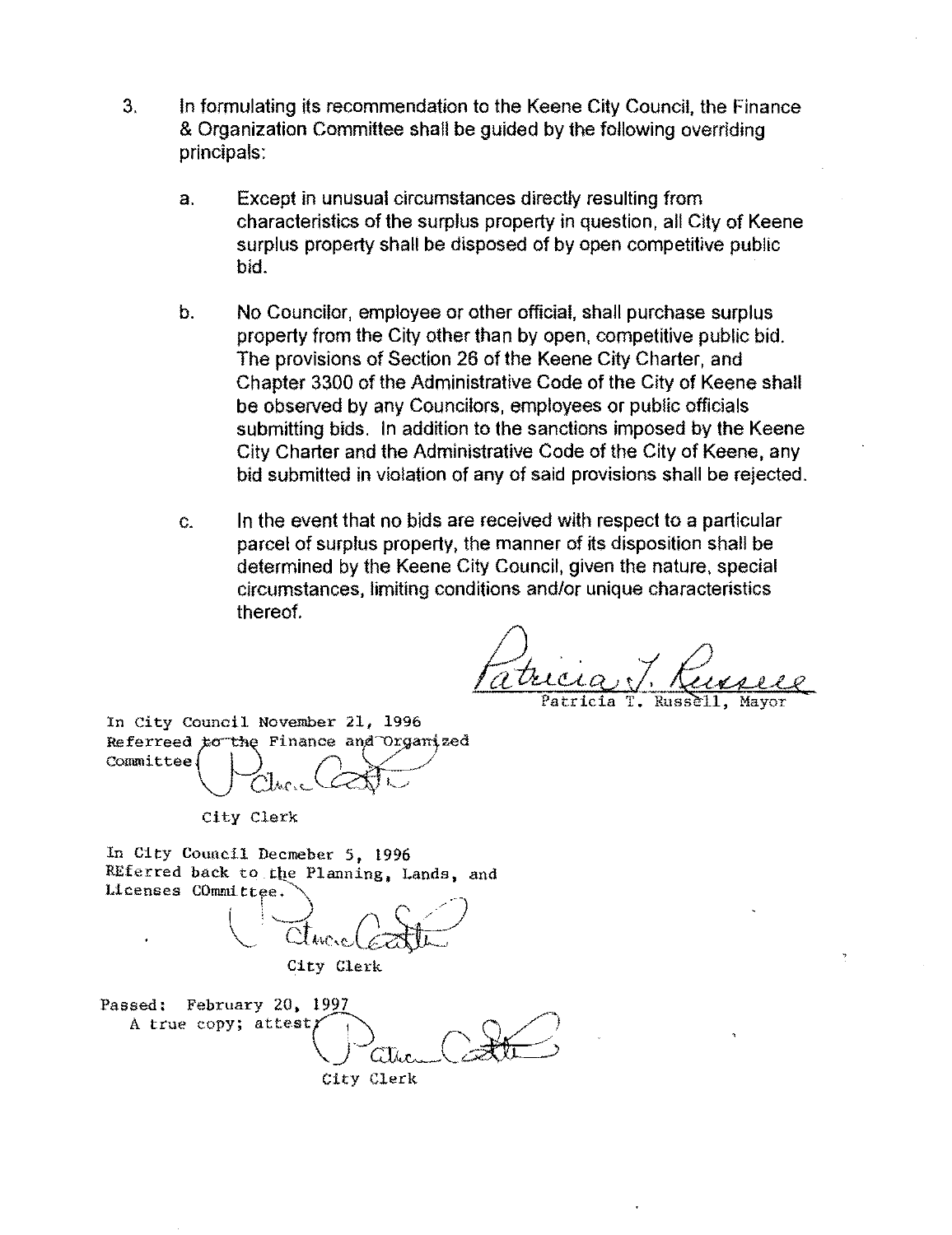#### CITY OF KEENE NEW HAMPSHIRE

In City Council Feb. 21, 1997 The report was filed into the record.

February 13, 1997

(L) al<br>Gety Clerk

TO: Mayor and Council

FROM: Planning, Lands & Licenses Committee

SUBJECT: RESOLUTION -- R-96-29-A: Disposing of City-Owned Property.

On a vote of 5 - 0, the Committee voted to recommend the City Council adopt resolution R-96-29-A

hawfa

Chairman/Designee

Background Notes:

The Chair stated that this amended resolution was attempting to update and address the insufficiencies in the 1978 Resolution. The Resolution was reviewed by the Finance and Organization Committee and was referred back. The Chair reviewed the concerns raised by the City Assessor at a November 1996 Planning, Lands and License Committee meeting.

The Committee then reviewed and discussed the recommended changes by the City Attorney. The Chairman relayed concerns expressed by Councilors about including language in part 3, section b, to ensure that government officials or employees would not get information that may not be available to the general public. The Chairman recognized the City Attorney who stated that this was addressed by the inclusion by reference Section 26 of the City Charter, Dealings of Councilors with City, and Section 3300 of the City Code, Dealing with the City.

Councilor Coates stated that the Finance and Organization Committee talked fairly extensively on this issue and wanted to ensure that the concerns over inside information were addressed. Discussion continued on how to tighten the language of part 3, section b. Motion was made that the following language be added to part 3, section b: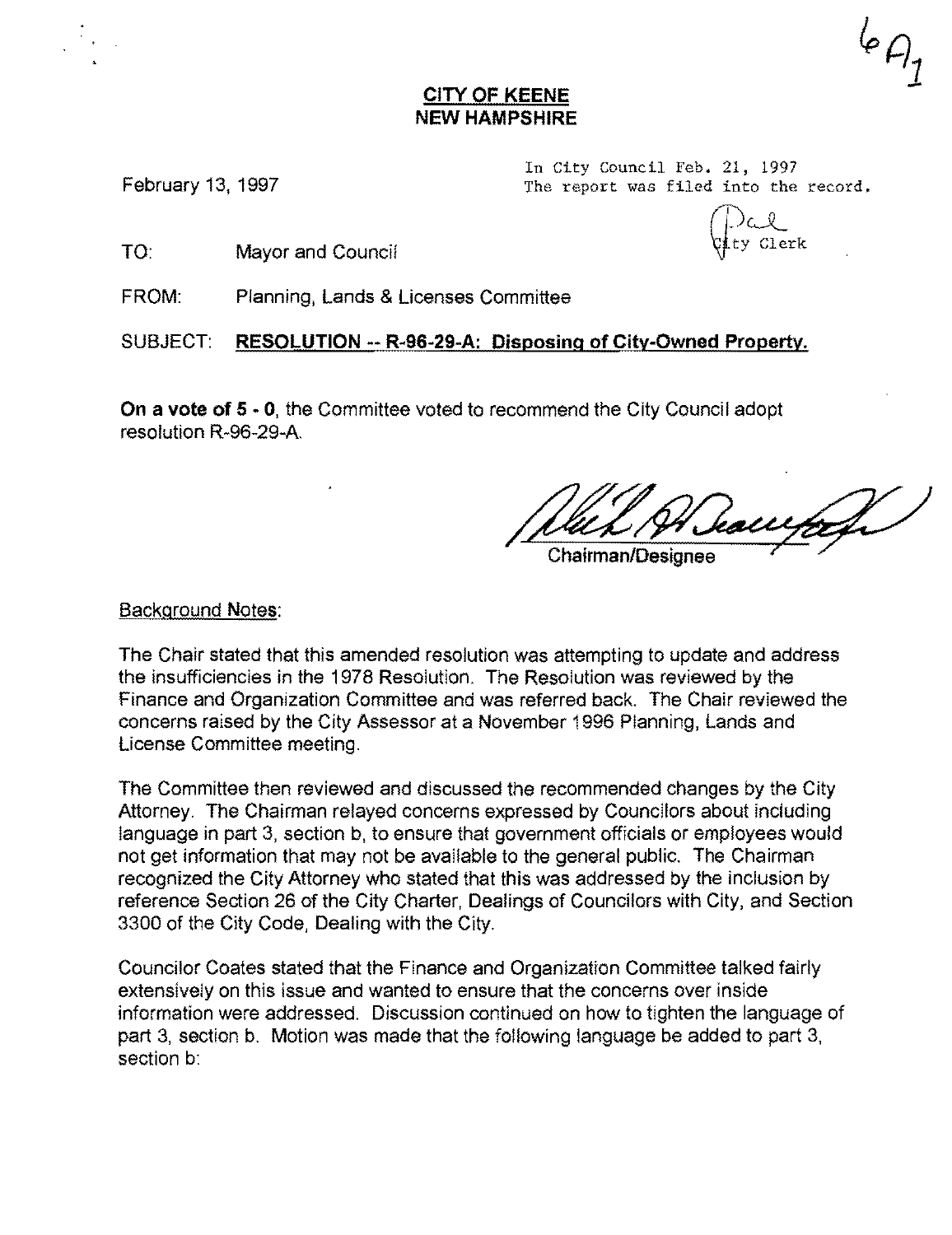"No councilor, employee or other official shall be allowed to bid on surplus property if they are aware of any information not available to the general public or have participated in discussions in nonpublic or executive sessions relating to the sale of surplus property."

The Chairman asked the City Attorney if the language was appropriate, The City Attorney indicated that this language would include information that was received from outside sources other than governmental. An example would be if a local well contractor passed on that while they were drilling a well they found something. The Councilor, employee, or official would have to disqualify themselves because they knew information not available to the general public, The City Attorney stated that he felt that the current language of incorporating Section 26 of the City Charter and Section 3307,0 of the City Code address the councilors concerns. The City Attorney then reviewed each section,

Section 26 of the City Charter, Dealings of Councilors with City, states the following:

"No Councilor, or other official, shall sell to or buy from the City any goods, professional services or non-professional services, or commodities while in office other than by open competitive public bid. In an emergency, the provision, of this section may be waived by a majority vote of the City CounciL"

Section 3307,0, Disclosure of Certain Information Relating to Conflict of Interest, of the City Code states the following:

"No official or employee shall use or disclose any confidential information acquired in the course of his or her official duties, or use such information to futher his or her own, or others' interests, This shall not prohibit any such official or employee from acquiring, disseminating, and utilizing any information which is available to the public in general."

State law was also reviewed:

"95.1 PUBLIC OFFICIALS BARRED FROM CERTAIN PRIVATE DEALINGS, No person holding a public office, as such, in state or any political subdivision governmental service shall, by contract or otherwise except by open competitive bidding, buy real estate, sell or buy goods, commodities or other personal property of a volue in excess of \$200 at anyone sale to or from the state or political subdivision under which he holds his public office."

The original motion was not seconded. The Committee agreed that the language in Section 26 of the City Charter and Section 3307.0 of the City Code addressed their concerns. The Committee also agreed that Resolution R-96-29-A was in compliance with all applicable City Codes and policies.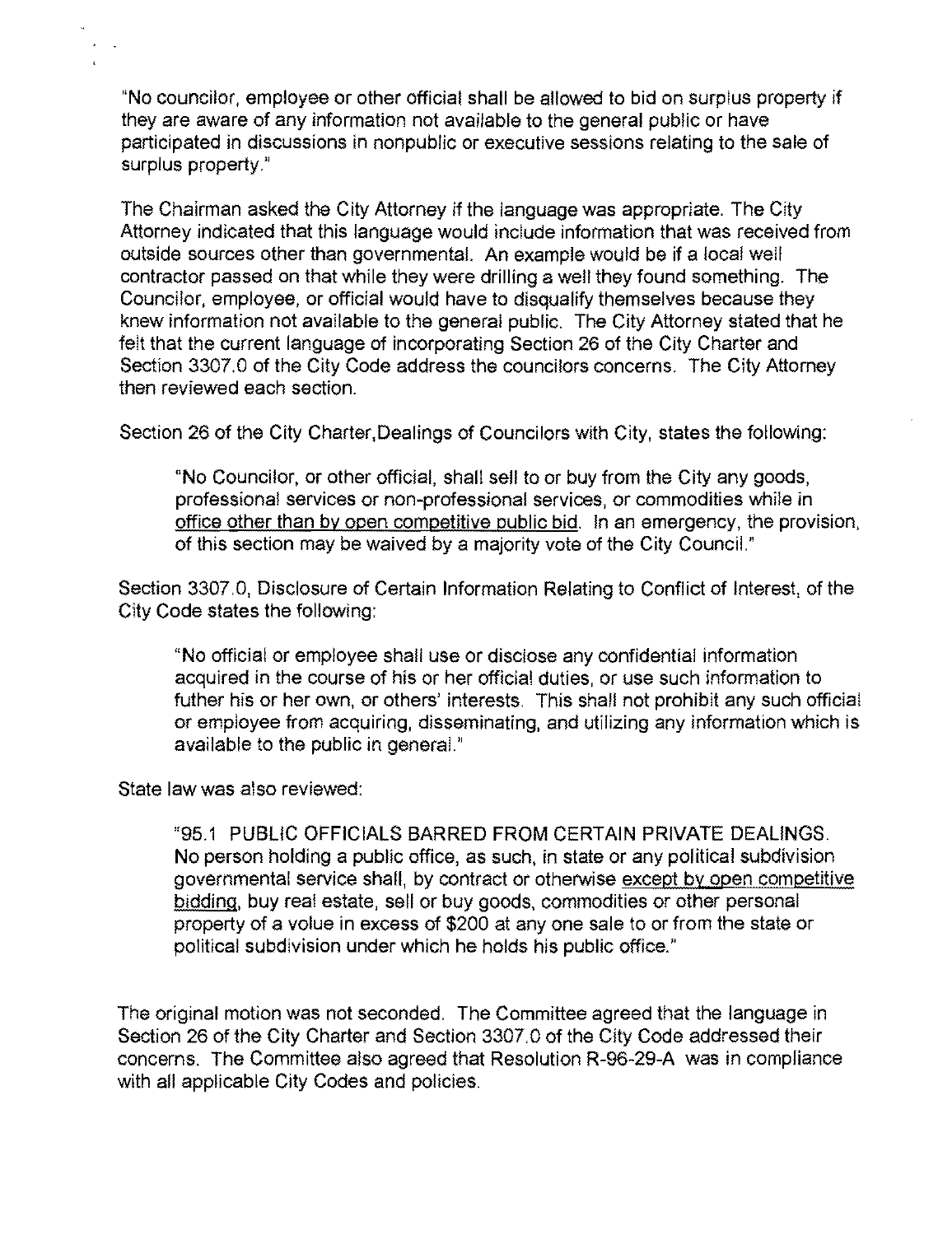**It** was motioned that the Planning, Lands, and License Committee recommend the City Council adopts resolution R-96-29-A. Motion was seconded,

 $\begin{array}{c} \frac{1}{2} \\ \frac{1}{2} \\ \frac{1}{2} \end{array}$  $\bar{a}$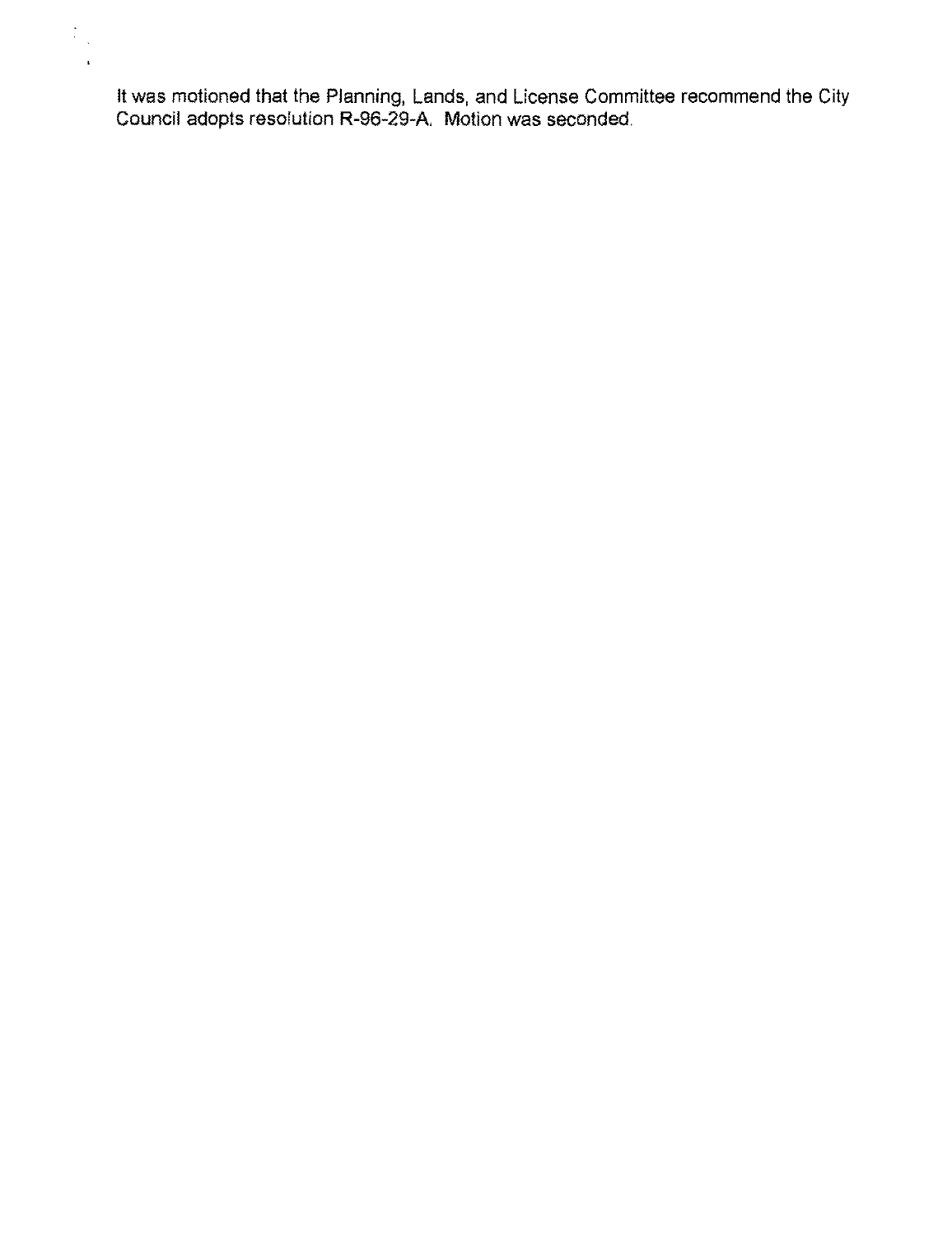In City Council November 21, 1996 . Voted unanimously to carry out the intent of the report. uncil November 21, 1996<br>
imously to carry out the intent<br>
Other Control of the state of the state of the state of the state of the state of the state of the state of the state of the state of the state of the state of the

 $\mathbf{r}_\perp$ 

City Clerk City of Keene New Hampshire

TO: Mayor and City Council

FROM: Planning, Lands & Licenses Committee

SUBJECT: Resolution: R-96-29: Disposing of City-owned property

On a vote of 4 - 0 the Committee recommends the resolution as amended to be known

as Resolution R-96-29 A be referred to the Finance and Organization Committee for its

recommendation relative to allowing public officials and employees to bid on City

owned property when it is offered for sale.

November 19, 1996

Chairman/Designee

Background Notes:

City Attorney, Gerry Carney reviewed draft amendments to resolution R-96-29 amending the Council policy relating to sale of City owned land. He suggested a change in the language in paragraph 3, subparagraphs a and b from "sealed public bid" to "open competitive bid" and striking the word "sealed" in the last sentence of subparagraph b to read "any bid". Chairman Beauregard noted that the language was consistent with that of the City Charter.

Councilor Berry asked if the effect was to allow Councilors and City Ernployees to bid on City property. Attorney Carney responded that the purpose was to update the Council policy relating to the sale of City owned property.

Councilor Greenwald suggested that in paragraph 3, subparagraph b the word "employees" be added to the second sentence.

Councilor Lovejoy asked what was the past language as it related to allowing City Officials to bid for City property Attorney Carney responded that under the existing policy contained in R-78-67 employees and officials are disqualified from bidding on land unless they are an abutting property owner. Councilor Lovejoy expressed concern that the proposed resolution is a great change in intent. He stated that public officials and employees may have an advantage in acquiring information about City property and that they should not be permitted to bid for it.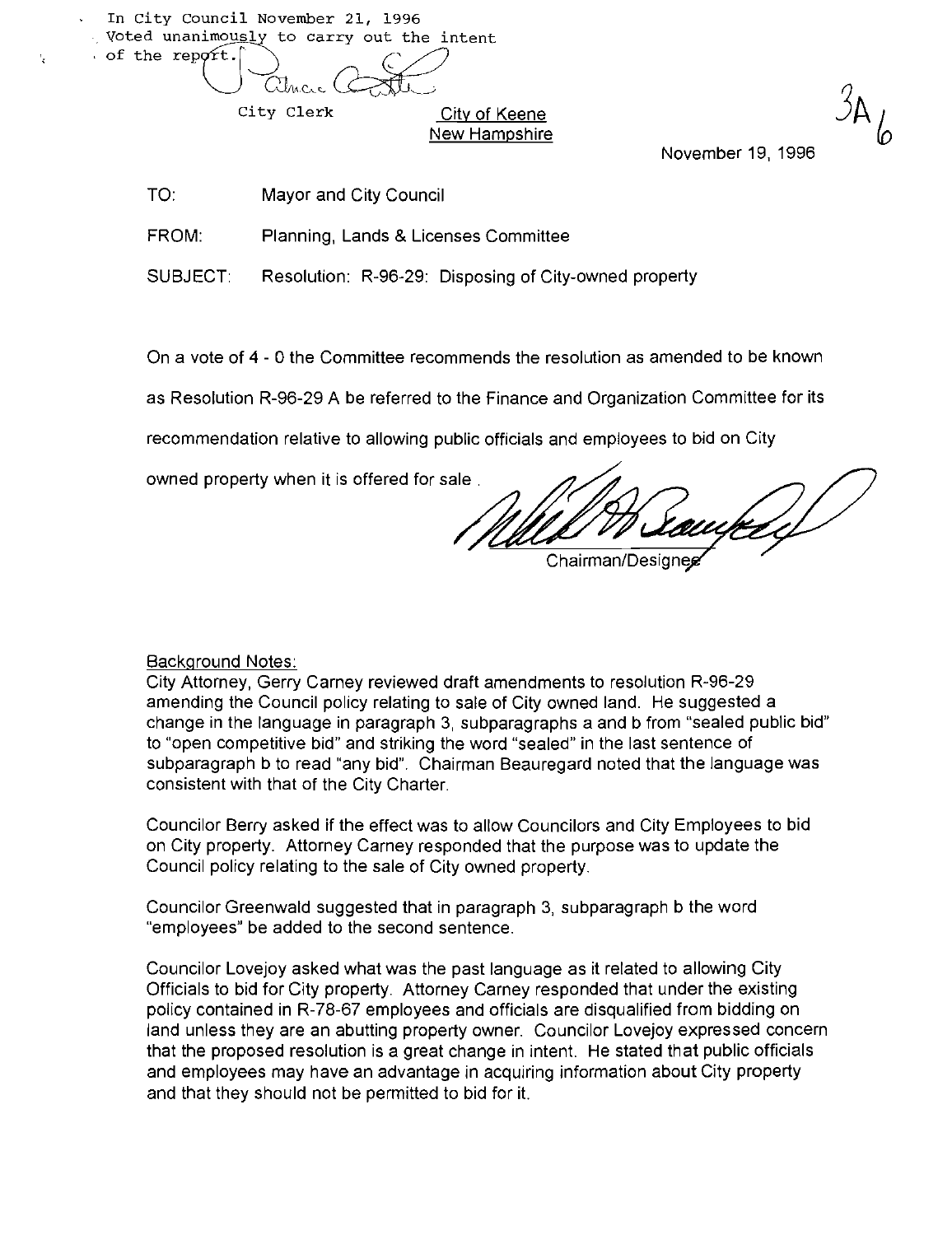The Committee noted that the new language was consistent with the City Charter, Rules of Order, Conflict of Interest Ordinance and State Law. If the policy as proposed is really unfair then perhaps consideration should be given to changing the Charter, etc, The Committee concluded that the issue was one of organization and should be referred to the Finance and Organization Committee,

 $\omega$ 

 $\mathcal{L}^{\pm}$  $\sim 10\,$  s

 $\sim$ 

÷.

 $\frac{1}{\sqrt{2}}$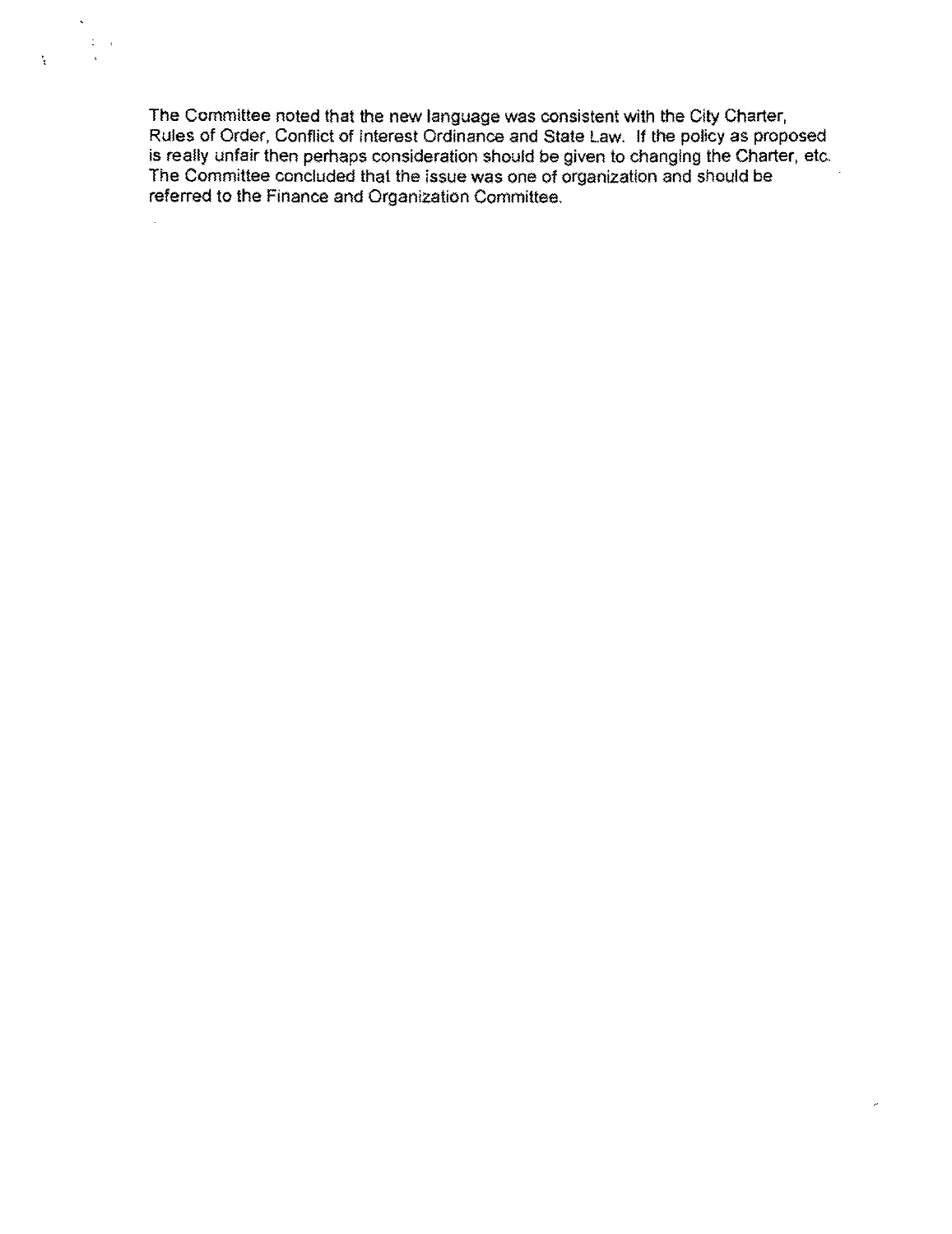City of Keene New Hampshire

TO: Mayor and Council

- FROM: Finance & Organization Committee
- RE: MEMORANDUM CITY ASSESSOR DISPOSITION OF CITY **PROPERTY**

Upon consensus of the Finance & Organization Committee, this report

was accepted as informational.

Espierra C Georgina

#### Background Notes:

City Assessor Laura Thibodeau addressed the Committee and explained that on July 3, 1997, the City Council authorized the City Manager to dispose of certain City-owned properties. She explained that 15 properties were to disposed to abutters and six properties were to be sold on open competitive bid. She explained that six properties are scheduled for public inspection on November  $5<sup>th</sup>$ with bids to be received no later than November 14, 1997. She did indicate, however. that 41 Spring Street is a small parcel of land adjacent to the Middle School and is presently being used as a parking lot by the School District. She indicated her concern that this property was not adequately identified in the previous discussions with City Council. She explained that for that reason this parcel of property is not currently scheduled to be inspected and advertised for sale with the other five properties. Councilor Blastos explained that it was the wish of the Council to have all six properties sold and questioned the decision to not sell the property in question at this time. Assistant City Manager Alfred Merrifield stated that it does not necessarily mean that this property will not be sold but that in the preliminary discussions about this property (identified as 41 Spring Street). it was his opinion that this particular parcel was not clearly identified as the parking lot currently used by both City staff and School District personnel at the time these properties were being reviewed. For that reason. he suggested that there be a delay to allow the City Council to further review the property at 41 Spring Street to determine final disposition.

 $\mathcal{I}$ A 3 November 1997 **In City Council November 6, 199**<sup> $\frac{1}{2}$ </sup> Rerport filed into the record. y Clerk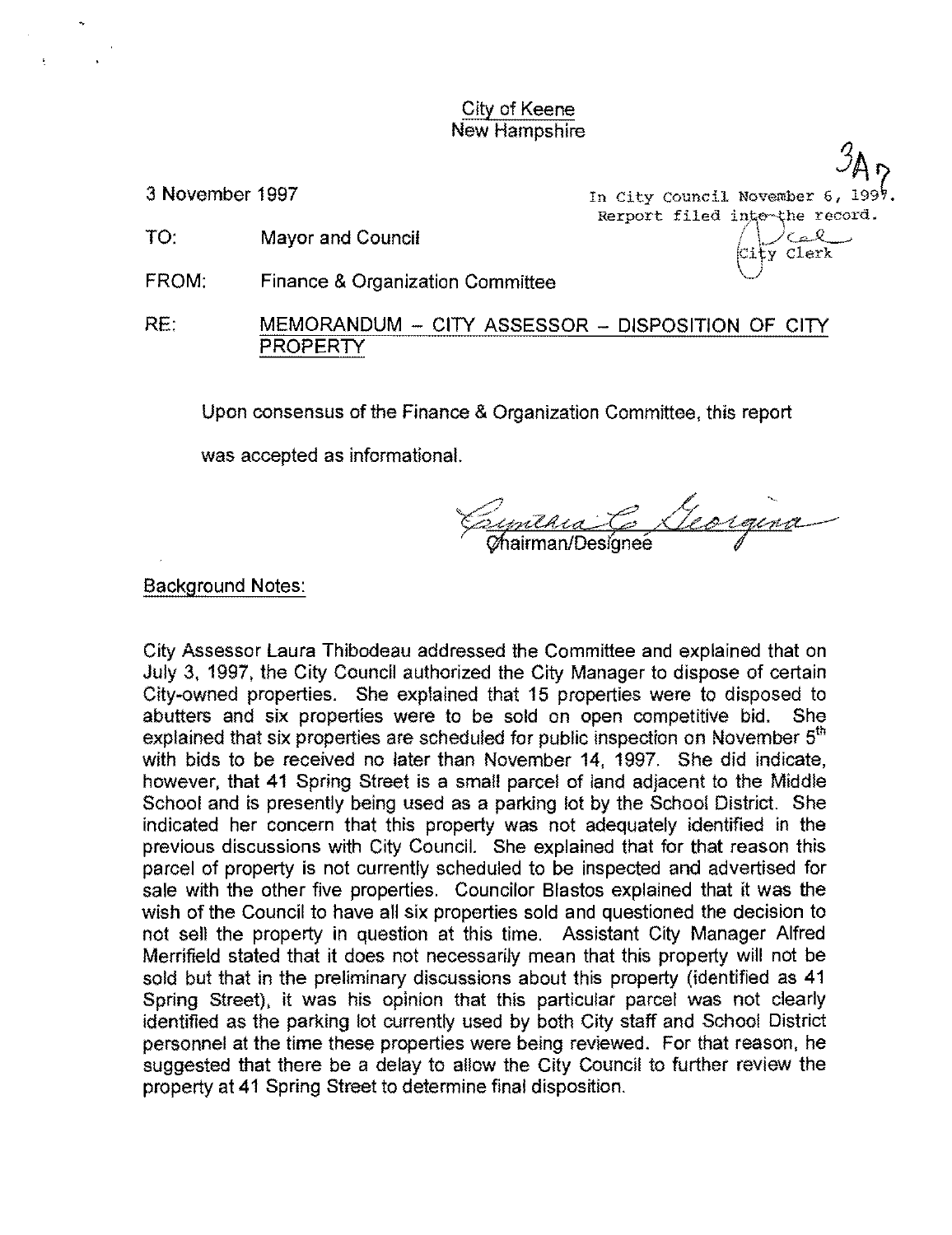

November 1, 1996

TO: Mayor and City Council

FROM: Planning, Lands & Licenses Committee

SUBJECT: Resolution: R-96-29: Disposing of City Property

This item was placed on more time.

Chairman/Designee

Background Notes:

Chairman Beauregard said that this item was referred back to Committee by the Council and that the Committee has rcceived comment from Laura Thibodeau, City Assessor. Hc said that the Resolution currently in effect is outdated and needs review. He also said that Attorney Carney was asked to review the issue.

Attorney Carney summarized a memo to the Committee which reviews relevant State law, City Charter sections and R-78-67 regarding the sale of City owned land. He said that parts of R-78-67 are no longer relevant to the disposition of property in 1996. He said that if the Committee wants to proceed with a change to the existing resolution then it should consider whether or not to use an Ordinance, Resolution or policy. He said that Resolutions and Polices are similar in nature and added that Ordinances have the force of law. He suggested several issues the Committee should consider including: I) a declaration that property be disposed of as soon as possible; 2) the manner in which it is disposed e.g. sealed bid, auction, sale by broker; and 3) a policy in the event no bids are received. He recommended that the amendment include specific actions for the City Manager to carry out.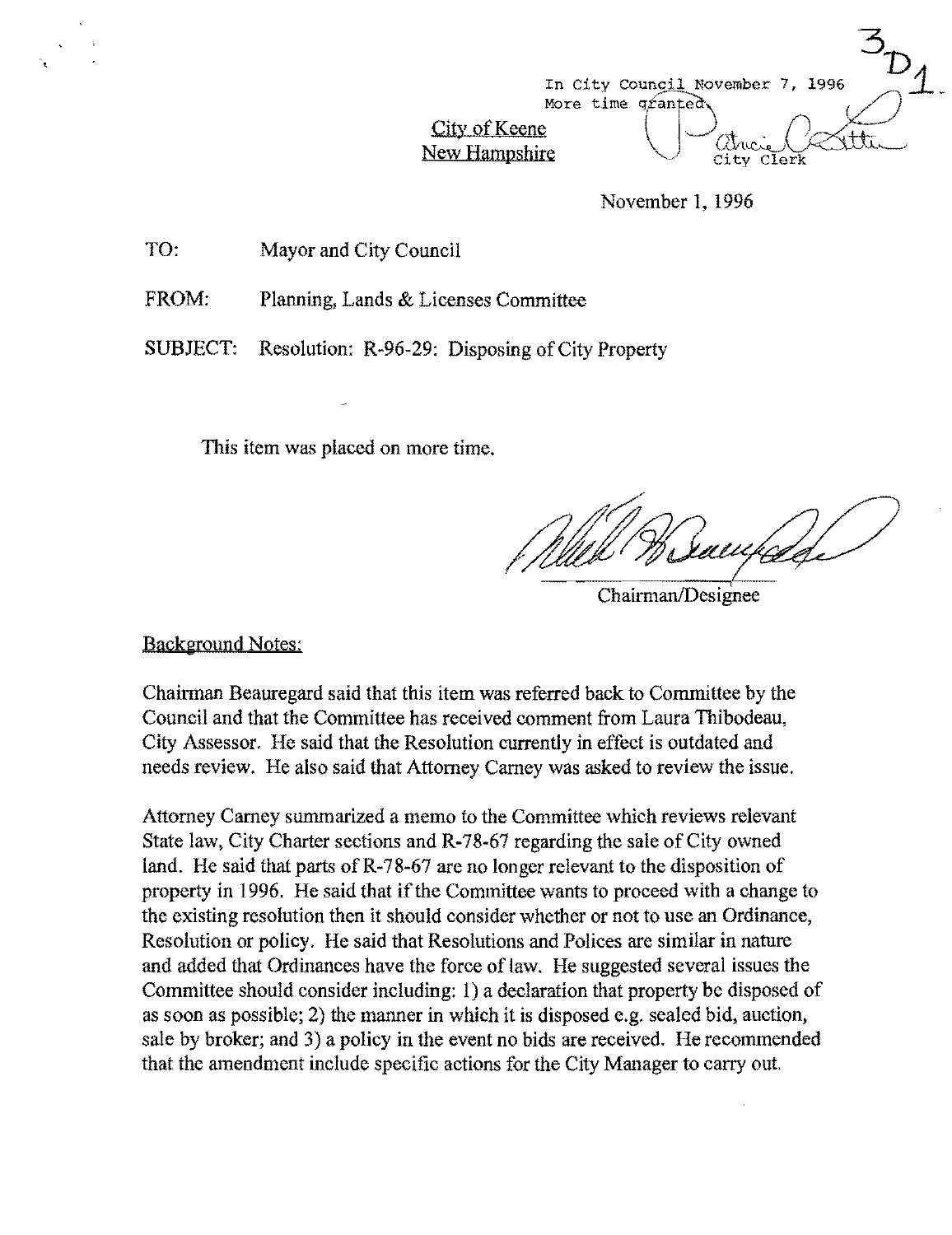The Committee discussed the issue including potential for Conflict of Interest and the process for identifying land and establishing minimum price. There was general agreement that the Conflict of Interest Law and the sealed bid process adequately covers the sale of City property to its representatives and employees.

Laura Thibodeau, City Assessor reviewed the memo she submitted with the Committee packet said that this is a good time to clean up R-78-67. She said that the reference to obtaining an opinion of value from the Board of Assessors is no longer valid because the Board does not do that. She said that the minimum value of\$5,000 over which an appraisal is required is no longer relevant because of higher property values. She also said that the requirement to notify abutters is subjective.

Mitch Greenwald asked if an inventory of City property could be included in the language to establish a basis for the Council to determine which properties are surplus and suggested that a review of properties could be carried out on a regular schedule.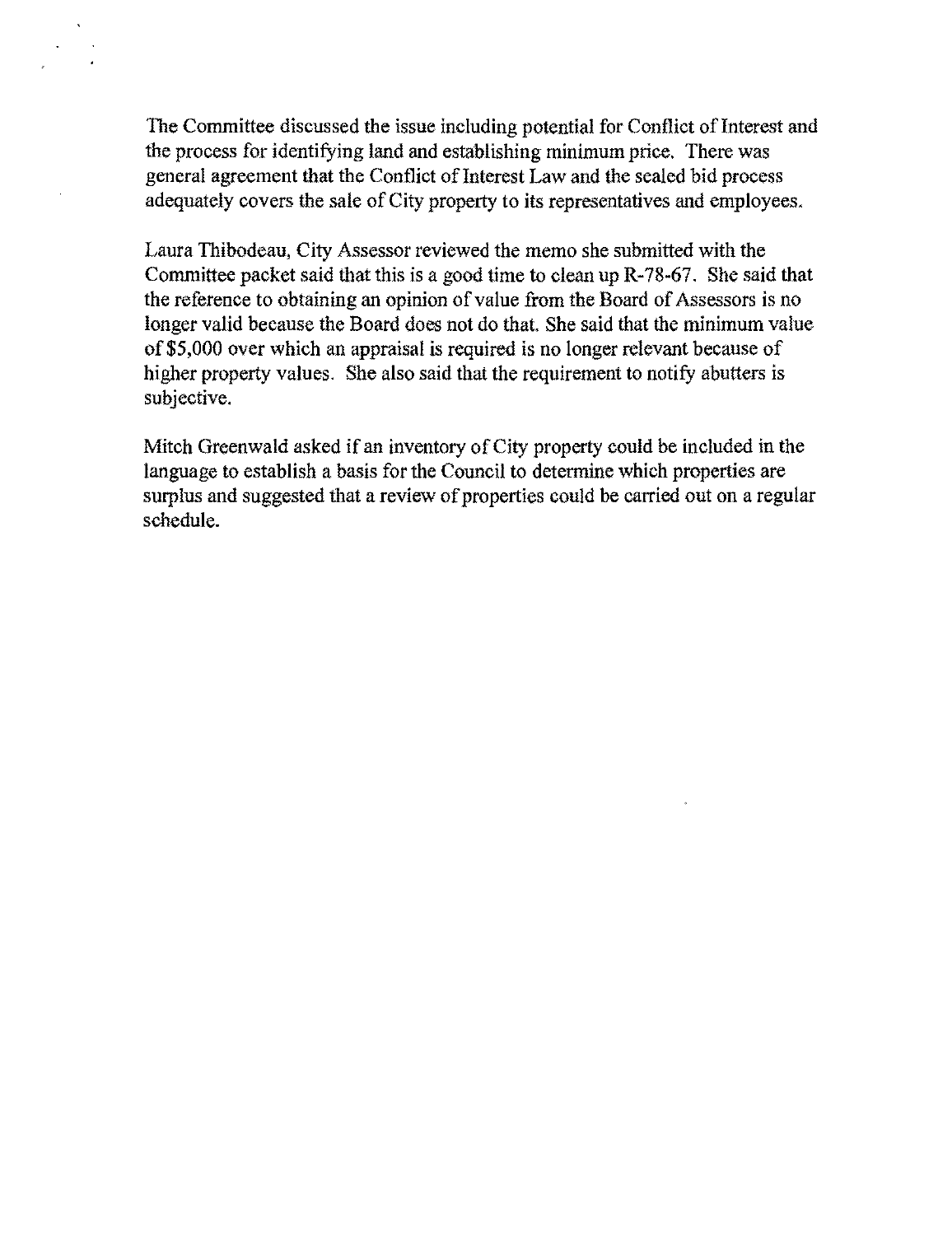

Lands, and Licenses Committee.

lity Council October 17, 1996

Planning,

Referred to the

**PASSED** 

Clerk

 $\sim$  City

## CITY OF KEENE

A RESOLUTION AMENDING THE COUNCIL POLICY RELATING TO SALE OF CITY-OWNED LAND (R-78-67)

### Resolved by the City Council of the City of Keene, as follows:

That the policy of the Keene City Council in relation to the sale of City-owned land be amended to read as follows, unless the Council votes to take other steps in specific cases:

- 1. Obtain source of land
	- $a)$ Tax-title land
		- $1<sub>1</sub>$ Obtain an opinion of value from the Board of Assessors
		- $2.$ Circulate among department heads to determine whether or not any of them have any need for the land
		- 3 Same procedure hereafter as in "b)3," and "2" below
	- b) Other land
		- Determine source of land (gift, purchase, etc.) and determine whether or not  $1.$ there are any restrictions as to use or disposition
		- $2.$ Circulate among department heads to determine whether or not any of them have any need for the land
		- $3.$ Obtain a letter of opinion of value from Assessors
		- $\overline{4}$ . Then follow procedure outlined hereafter

Recommended method of disposition

- $a)$ If Assessors' opinion indicated land is worth more than \$5,000 (five thousand dollars), obtain outside appraisal
- Contact or notify all abutters and/or other parties adjudged to be interested of availability b) of land and solicit bids
- Advertise land in newspaper if such procedure is indicated  $C)$
- $d)$ Recommend sealed bid procedure rather than auction in most cases
- $3<sub>1</sub>$ All sales must be approved by City Council. All sales must include costs incurred by the City directly related to the sale process and taxes and related costs outstanding.

Patricia Russell, Mayor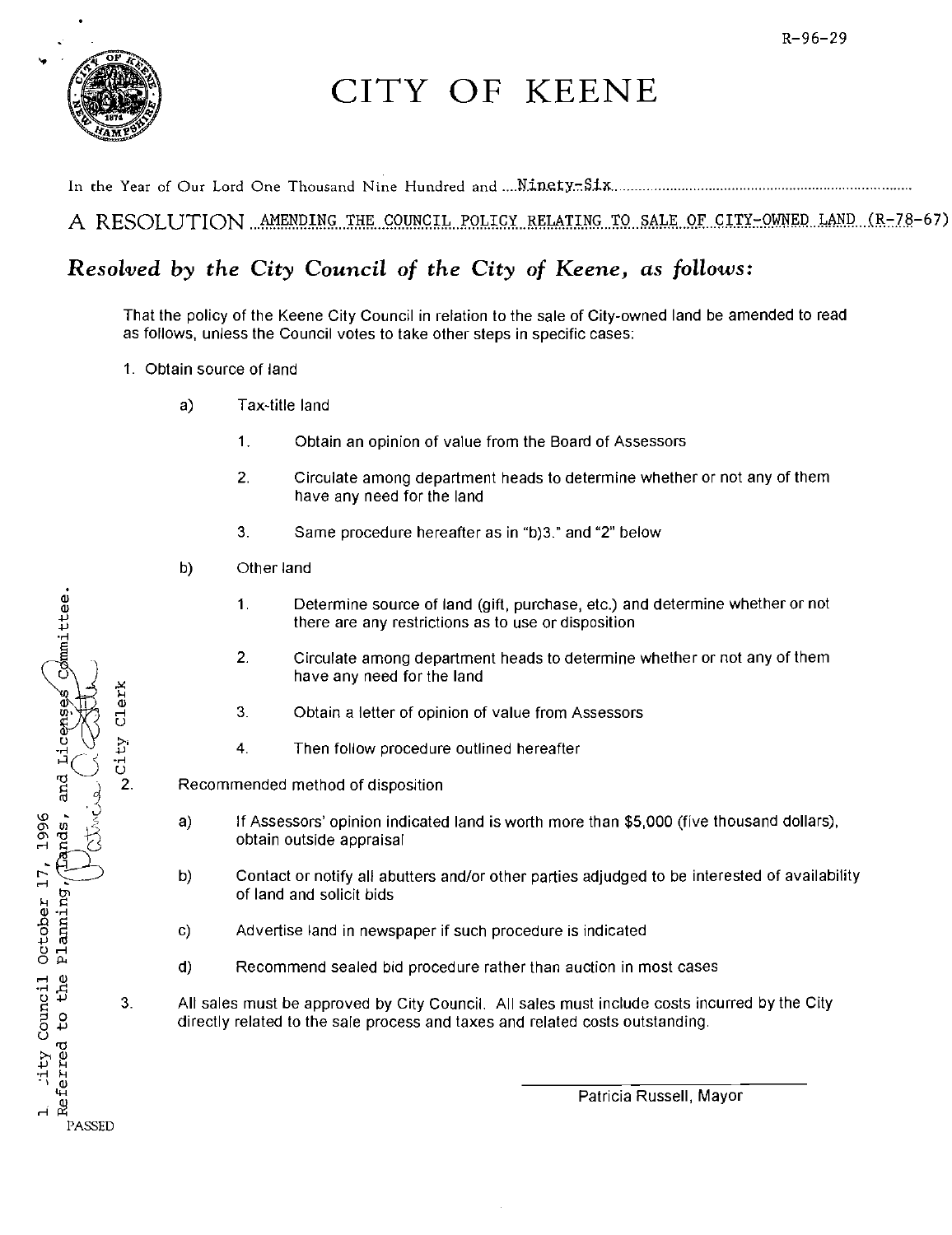In City Council OCtober 17, 1996.<br>The report was filed into the rec  $$$ iled into the record. City of Keene Jatuce ative Cather 6/3

<u>New Hampshire</u>

October 11, 1996

TO: Mayor and City Council

FROM: Planning, Lands & Liscenses Committee

SUBJECT: Communication: Councilor Beauregard - Policy of Disposing of City-Owned Property

On a vote of 5 - 0 the committee recommends the City Council amend Resolution

R-78-67 relating to the sale of City owned land by deleting subpararaph 2 e

"Recommend City employees and/or officials be disqualified from bidding on land

unless said person is an abutting owner" in its entirety

Chairman/Designee

Background Notes:

Chairman Beauregard stated that during recent discussions regarding the disposition of City owned real estate, he became aware of Resolution R-78-67 that establishes a policy for the sale of City owned land. One section of the Resolution prohibits City employees or officials from bidding on any such land unless they are an abutting property owner. He wanted to get a sense of the City Council on this policy. He asked City Attorney, Gerry Carney to comment. Mr. Carney stated the City Council formalized it's policy regarding the sale of City owned land with the adoption of Resolution R-78-67 in response to abutters requests to purchase pocket parks in the Maple Acres subdivision. He pointed out that the policy of prohibiting City employees and public officials from bidding on land unless they are an abutting owner is more stringent than the City Charter, State Statutes or Case Law which require that it be by sealed competetive bid.

The committee discussed whether to recommend amending the Resolution or deleting the Resolution and adopting an ordinance that addresses the sale of City owned property. Mr. Carney stated that resolutions are a statement of policy where as an ordinance would have the force of law. He cautioned that the committee give careful consideration before recommending an ordinance. He noted that a problem with resolutions is that they are not codified and it is difficult to keep track of them. The committee agreed that the provision prohibiting City employees and/or officials from bidding on City land should be removed but that the entire matter needed further discussion. The Chairman asked that the subject matter be placed on the committee's next agenda.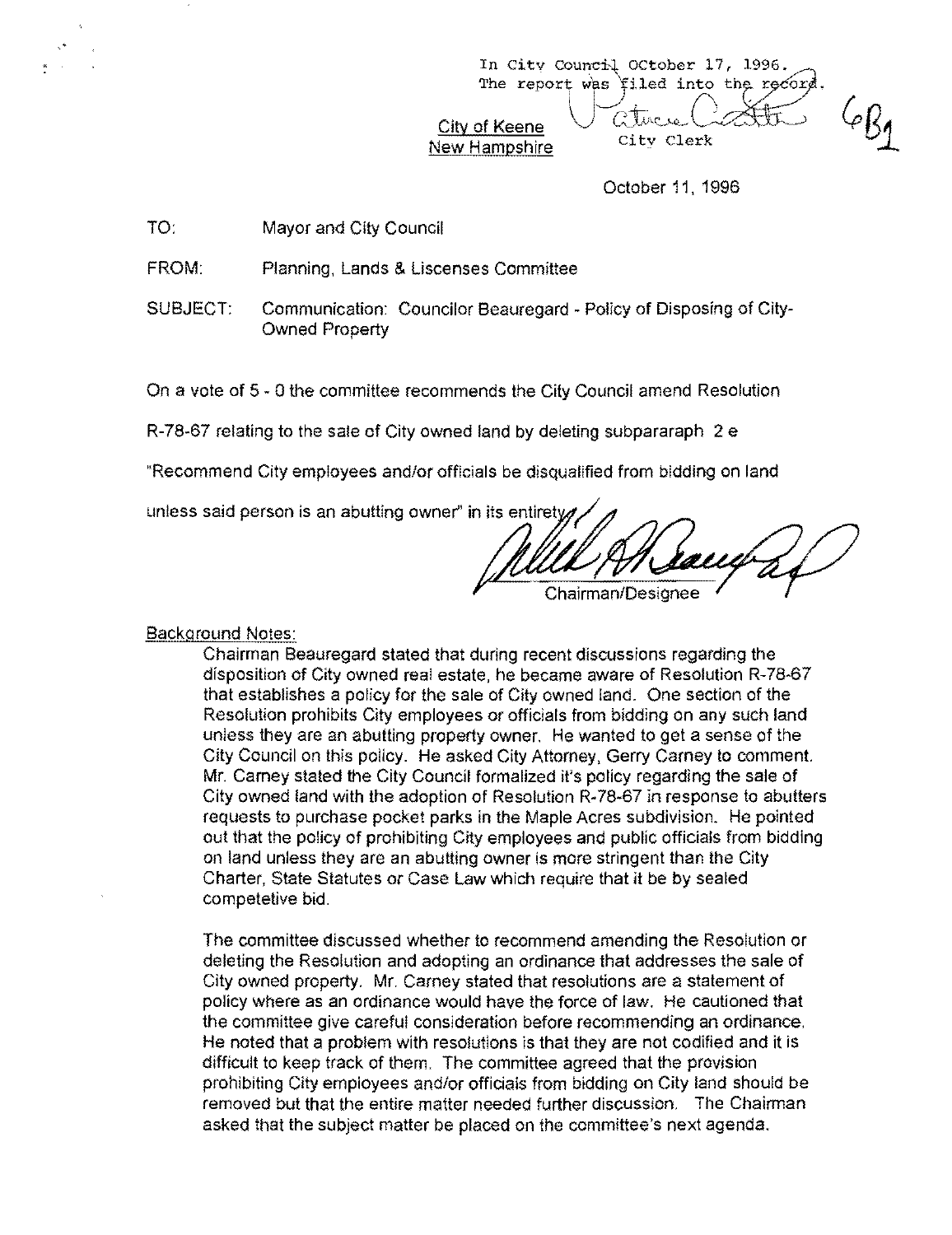# **NEW HAMPSHIRE**

October 24, 1996

TO: Planning, Lands & Licenses Committee FROM: Gerald J, Carney, City Attorney RE: Councilor's Participation in Open Bidding

As per your request, I have reviewed various documents relative to this issue and can report as follows.

The Keene City Charter addresses the issue of Councilors' dealings with the City at Section 26,

**CITY OF KEENE** 

"Section 26 DEALINGS OF COUNCILORS WITH CITY. No Councilor, or other official, shall sell to or buy from the City any goods, professional services or non-professional services, or commodities while in office other than by open competitive public bid. In an emergency, the provisions of this section may be waived by a majority vote of the City Council."

The Conflicts of Interest Ordinance deals with this issue at Section 3306,0,

"3306.6 DEALING WITH THE CITY: No official or employee shall sell to or buy from the City any goods, professional services or nonprofessional services, or commodities while in office or the employ of the City other than by the City's standard competitive purchasing practices as defined herein, In an emergency, the provisions of this section may be waived by a majority vote of the City Council."

Section 14 of the City Council Rules of Order deals exclusively with voting and conftict of interest and does not address the issue of Councilors' dealings with the City,

Resolution R-78-67, which establishes a policy for the Keene City Council with respect to the sale of City-owned land, specifically addresses the issue of participation in this process by City Councilors, Paragraph 2, entitled, "Recommended method of disposition," provides in subparagraph e) as follows:

, ..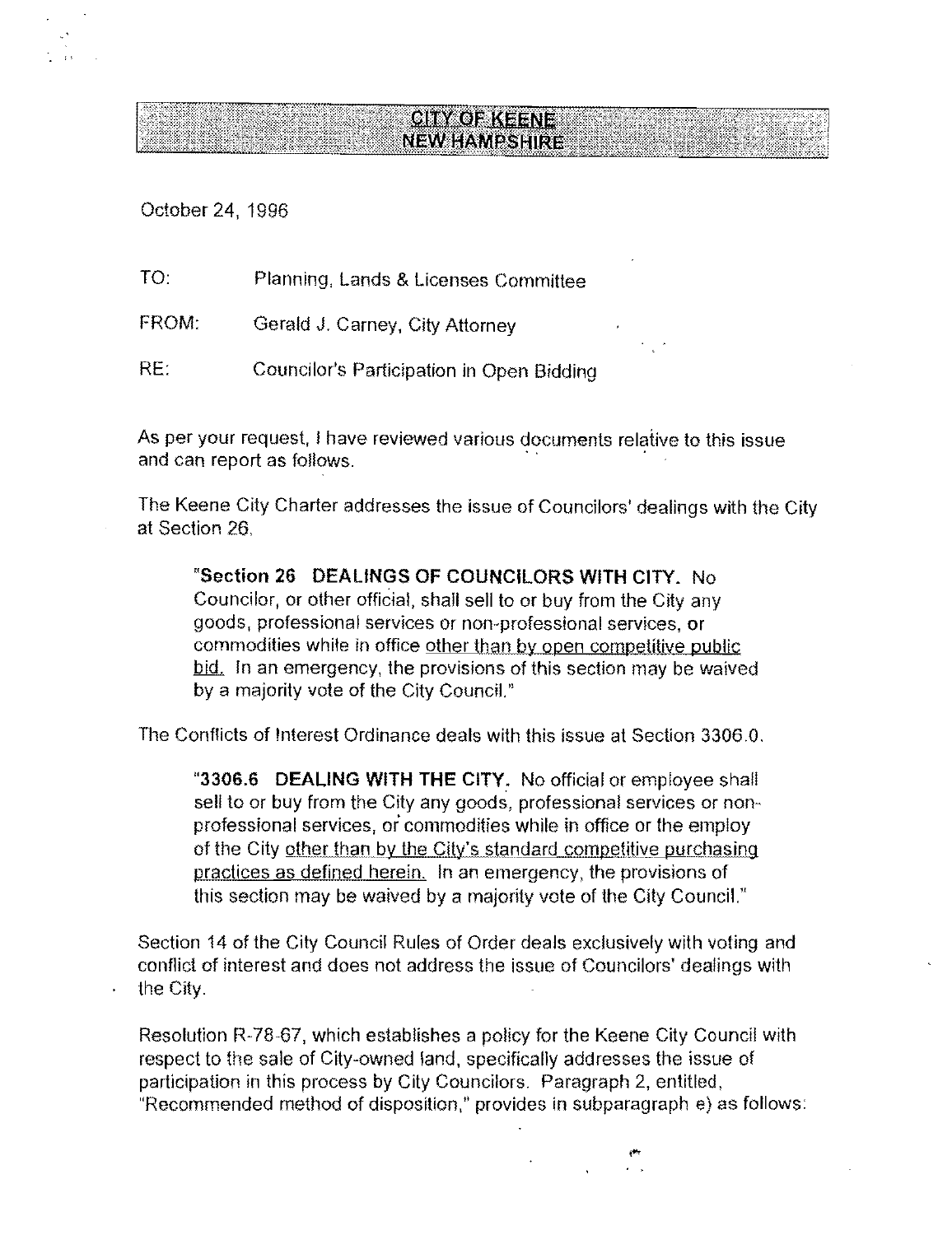"e) Recommend City employees and/or officials be disqualified from bidding on land unless said person is an abutting owner,"

RSA Chapter 95, Section 95:1 deals with this issue,

"95.1 PUBLIC OFFICIALS BARRED FROM CERTAIN PRIVATE DEALINGS. No person holding a public office, as such, in state or any political subdivision governmental service shall, by contract or otherwise except by open competitive bidding, buy real estate, sell or buy goods, commodities or other personal property of a value in excess of \$200 at any one sale to or from the state or political subdivision under which he holds his public office."

The annotations to this section cite several cases involving government officials participating in open competitive bidding for the acquisition of municipally owned land. See, for example, Preston v. Gillam, 104 NH 279 (1926). The headnote reads as follows:

"The fact that a selectman of a town expressed an opinion that a certain parcel of town land should be sold with all other disposable town land at one sale and was unsuccessful bidder on such parcel at duly advertised auction sale conducted by town did not as a matter of law constitute conflict of interest vitiating his vote to sell such property or the sale thereof,"

As we discussed on 7/23/96, this Resolution adopts a more stringent policy with respect to dealings by Councilors with respect to City-owned land. It appears to adopt a procedure for the disposition of this land which favors the considerations of abutting owners, even when the abutting owner is a Councilor, and accordingly, does not appear to adopt any standard which is inherently in conflict with the concept of a City Councilor participating in a competitive bid process.

Ideg

· '/,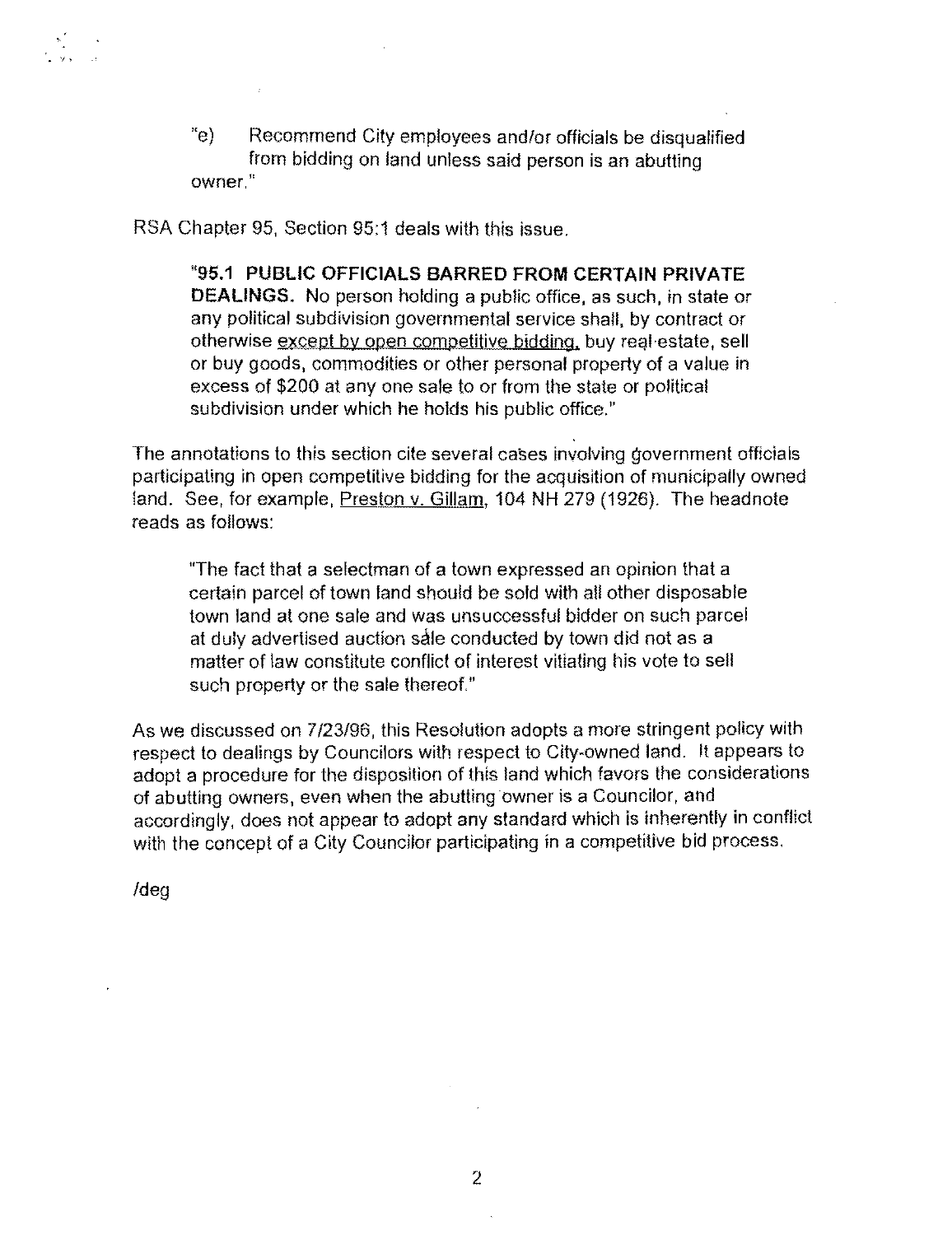City of Keene, New Hampshire

¢.,

'n,

Department of Assessment

October 21, 1996

Councilor William Beauregard, Chairman - PLL  $Tor$ 

From: Laura Thibodeau, City Assessor Lawra

Re: R-78-67 Disposal of City Owned Land

Please allow this memorandum to serve as a continuation to our brief conversation following the Planning, Lands and Licensing meeting on October 9, 1996. As I stated, I have a few minor concerns with the contents of R-78-67 and would like to take this opportunity to relay those concerns to you.

- The Resolution relates to the sale of City-owned *land*. It is my opinion the  $\mathbf{L}$ word "land" should be changed to read land and buildings or real property or real estate. This change would encompass all property the City of Keene holds title to.
- $\overline{2}$ Under 1, a) 1, and b) 3, the Resolution specifically states the Keene City Council will "obtain an opinion of value from the Board of Assessors" or "...from Assessors". The Board of Assessors serve the City of Keene in a quasi-judicial function in that they determine the equity of an assessment based on evidence submitted to them. I do not believe the Board of Assessors are in a position to render an opinion of value. I believe the opinion of value should be obtained from the City Assessor or other individual(s) as directed by the City Council. At this juncture, a fee appraisal could be ordered if deemed appropriate.
- $\begin{array}{c} \begin{array}{c} \begin{array}{c} \begin{array}{c} \end{array} \end{array} \end{array} \end{array}$ Under 2, a), the Resolution specifically states "If Assessors' opinion indicates land is worth more than \$5,000, obtain outside appraisal." It is my opinion that \$5,000 is somewhat restrictive and perhaps consideration should be given to increasing that amount to \$50,000 or more. It is also my opinion that an outside appraisal should be obtained in the event the property is complex (example; multi-Tenanted" commercial property) or some condition exists that is beyond the ability of the Assessor (example: environmental contaminated properties). Also, by obtaining an outside appraisal, the City receives a value from a disinterested party.